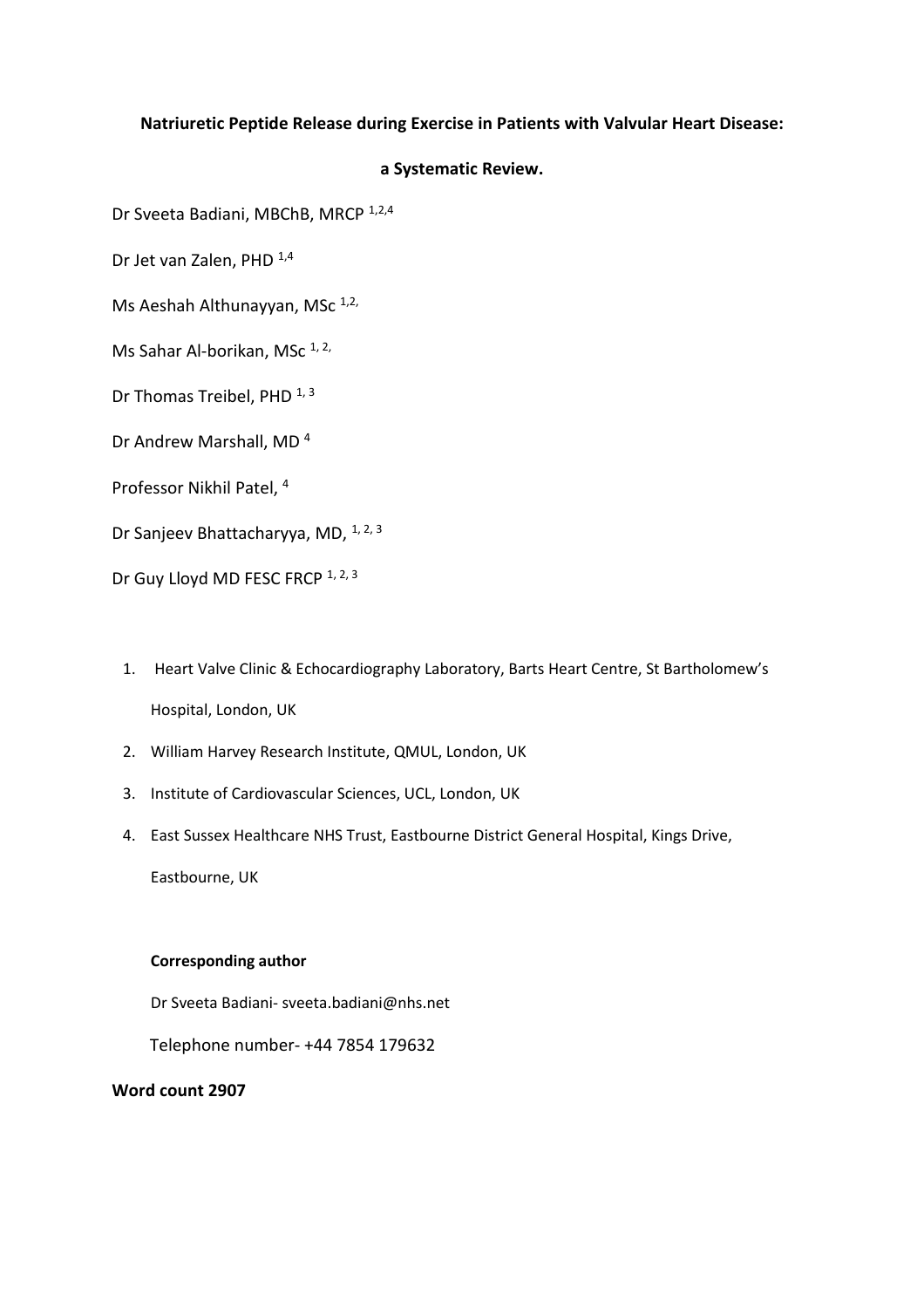# **Statement**

1. A search for studies that assessed exercise biomarkers in patients with moderate to severe valve lesions was performed.

2. We examined the relationship between rest and exercise BNP and also the endpoints of symptoms, haemodynamic or echocardiographic variables and clinical outcomes.

1. Our analysis of the published data suggests that biomarkers measured during exertion

show a strong potential to offer additional clinical value, over an above resting values.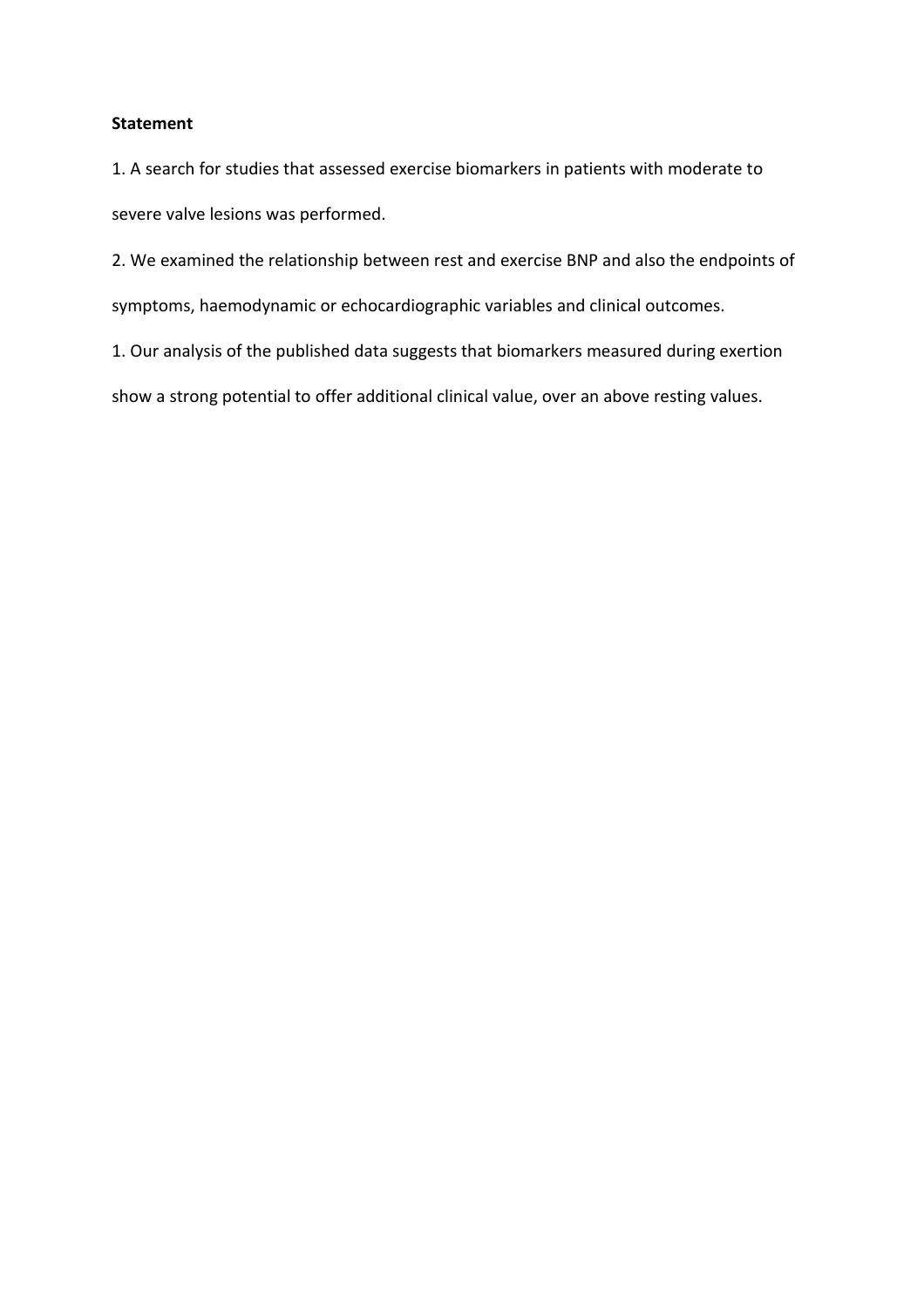### **Introduction**

Valvular heart disease is an important cause of morbidity and mortality and occurs in 11.3% of the total population. Its frequency is expected to double by 2050 (1). There are clear guidelines for the management of symptomatic severe valve lesions (2-3); however, the timing of intervention for asymptomatic patients remains hotly debated. It is becoming clear that some of these patients decompensate early, before reaching the thresholds currently advocated in the international guidelines. A tool to identify and risk stratify at an earlier stage in the disease process, prior to the development of complications, is therefore required. Volume or pressure overloaded states lead to myocardial stretch and elevated diastolic wall stress, resulting in exaggerated release of brain natriuretic peptide (BNP), Nterminal pro BNP and atrial natriuretic peptide (ANP) (4). Natriuretic peptides are the most widely used markers of myocardial stretch and their clinical use in the assessment of patients with valvular heart disease is emerging. Cardiac troponins indicate myocardial cell necrosis and elevated levels in patients with aortic stenosis have been associated with advanced left ventricular hypertrophy, poor prognosis and the need for aortic valve replacement.

Most of the research into biomarker valvular disease relates to the resting state. Exercise testing can unmask symptoms and latent left ventricular dysfunction in apparently asymptomatic individuals. Whether biomarkers measured during exercise provide additional information remains to be fully established.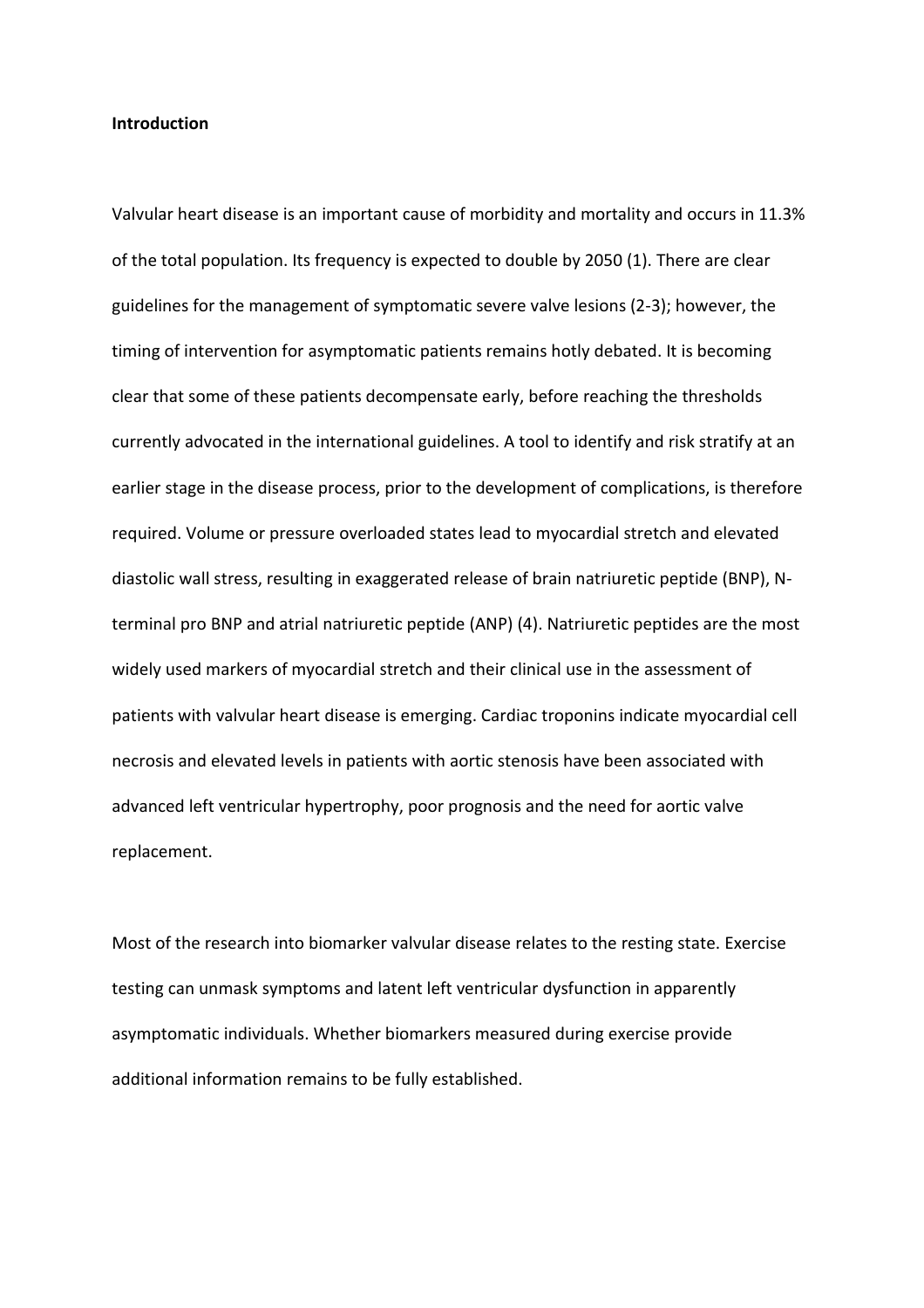It is established that BNP significantly increases following exercise in healthy individuals and that these exercise changes are not influenced by age, gender, body mass index, maximal workload or exercise capacity (5). In some diseases such as coronary artery disease, BNP and its rise during exercise are associated with the severity of ischaemia (6). The augmentation of natriuretic peptides and endothelin 1 levels on exercise in chronic heart failure may also be more important than resting levels as predictors of left ventricular dimensions and systolic function (7).

Natriuretic peptides also increase on exercise in patients with valvular heart disease, but to date, much of the research has come from small studies with varying study designs. The objective of this systematic review is to therefore comprehensively describe the current literature regarding the effect of exercise on biomarkers (namely BNP and NT pro-BNP), in patients with valvular heart disease. We set out to establish whether biomarkers measured during exercise might present an opportunity for better risk stratification.

#### **Methods**

#### **Search strategy**

A literature search was performed using PubMed, Embase, Ovid, Google Scholar and the Cochrane Library for studies published between 1990 and 2020. The Preferred Reporting Items for Systematic Reviews (PRISMA) guidelines were adhered to (8). The following keywords and MeSH headings were used: "biomarker AND exercise AND valvular heart disease", "brain natriuretic peptide AND exercise AND valvular heart disease", "troponin AND exercise and valvular heart disease," "biomarker AND aortic stenosis AND exercise,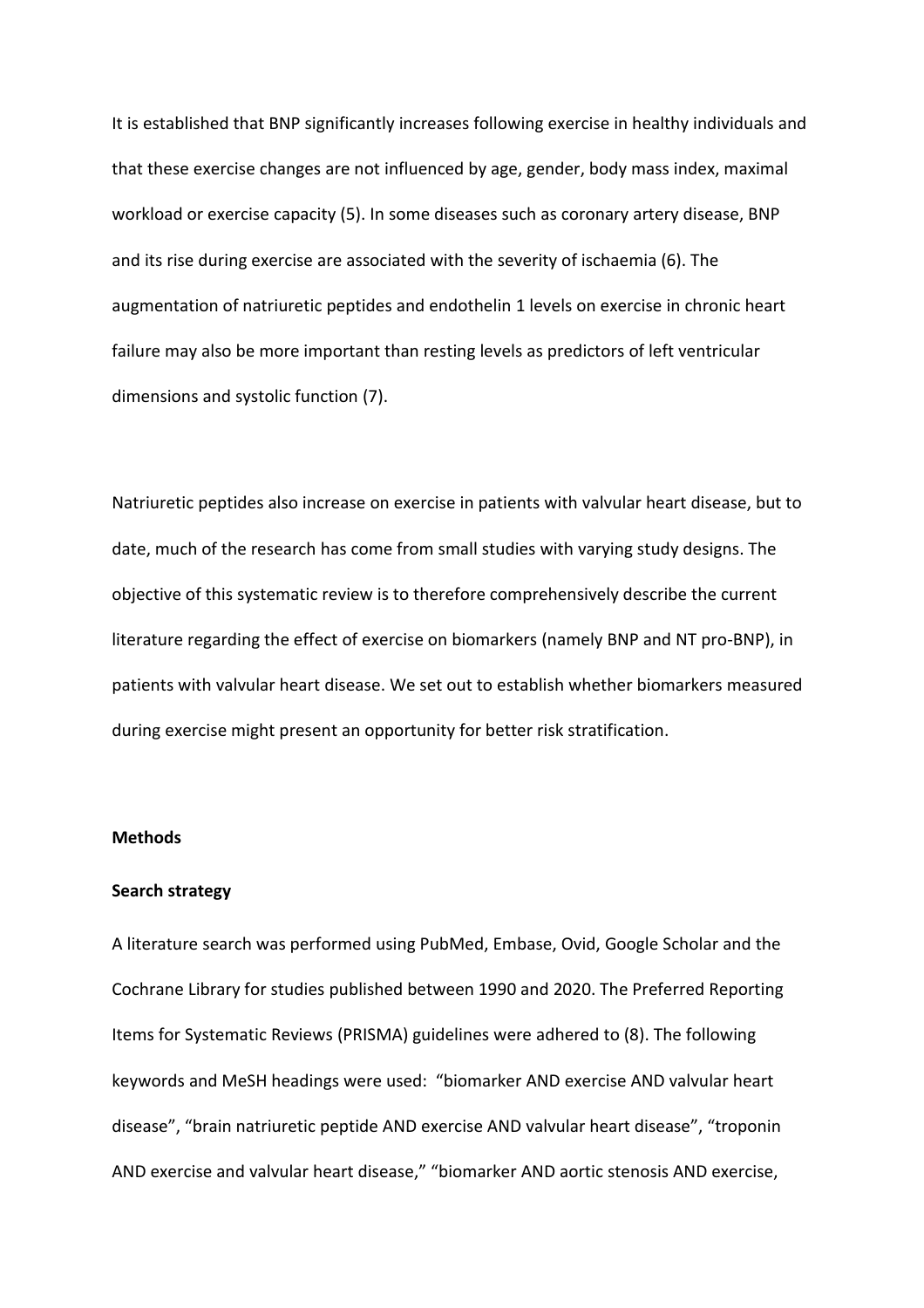biomarker AND aortic regurgitation (incompetence) AND exercise, biomarker AND mitral stenosis AND exercise, biomarker AND exercise AND mitral regurgitation (incompetence). A medical librarian was consulted to optimize the search strategy and identify key search terms.

Figure 1 illustrates the search strategy following the PRISMA guidelines (8).

## **Study selection**

The title and keywords of the retrieved articles were examined for relevance. The abstracts of identified publications were screened by two independent reviewers and then potentially eligible articles were then selected for full-text review. The reference lists of these articles were also reviewed.

Articles were included if they exhibited the following:

- Studies of biomarkers on exercise
- Patients with moderate or severe valve lesions
- Data or symptoms and/or clinical events

Review articles, case reports, conference abstracts and animal studies were excluded.

## **Outcomes**

The primary outcomes were combined cardiovascular events; total mortality, valve intervention and hospitalisation.

The relationships between rest and exercise biomarkers were recorded, including their relationship to symptoms, haemodynamic and echocardiographic variables.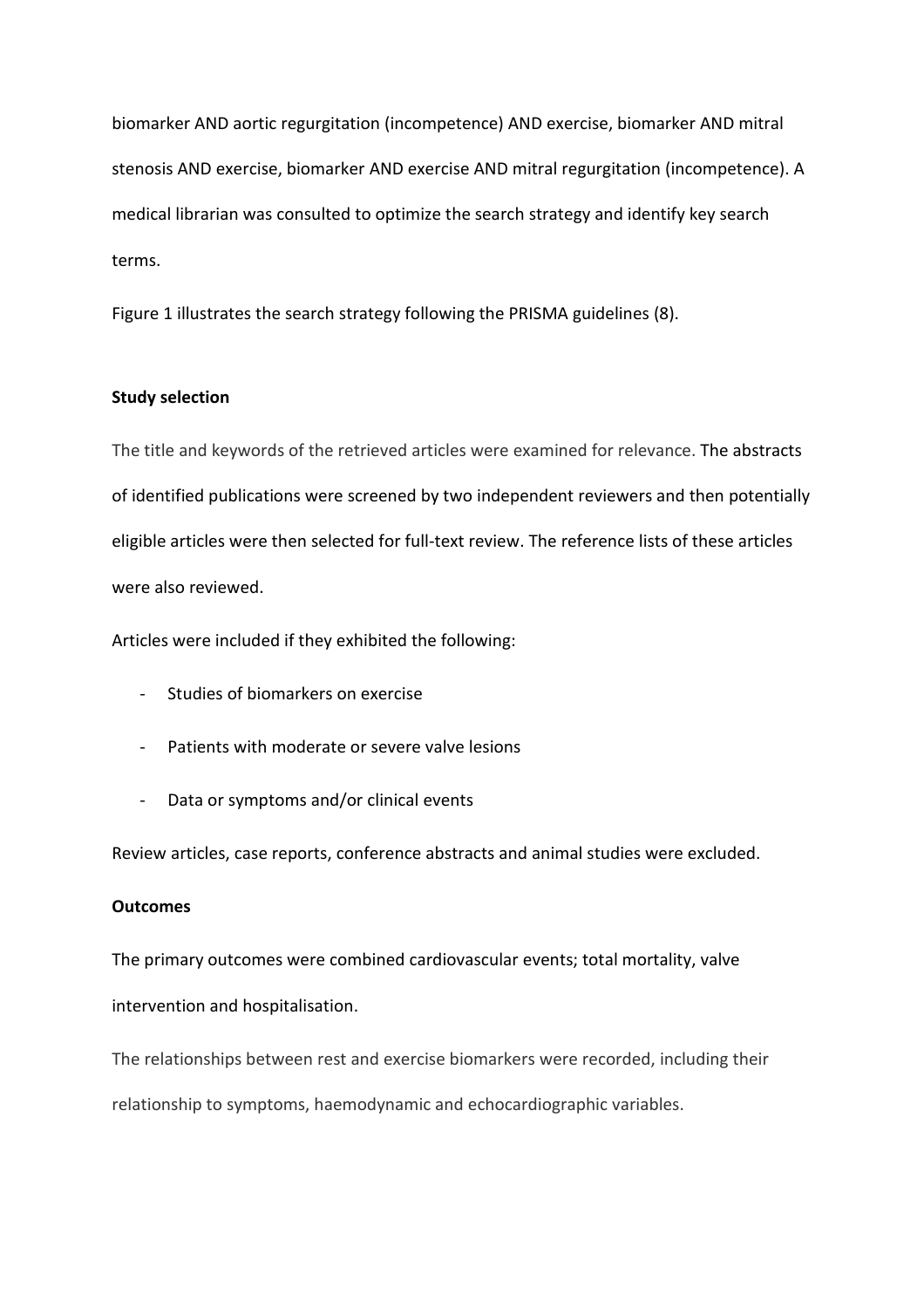#### **Results**

Eleven studies meeting the eligibility criteria were included in the systematic review. The total number of study participants enrolled was 844 (750 patients with valvular heart lesions and 94 age and sex matched controls). 489 (61%) participants were male and the mean age was 55.2  $\pm$  9.6 years (adult studies). Table 1 displays the relevant patient and study characteristics.

The predominant valve lesion was aortic stenosis in five studies, co-existing aortic stenosis and regurgitation in one study, mitral regurgitation in two and mitral stenosis in three studies. The majority of patients were asymptomatic at baseline.

The majority of studies evaluated BNP and NT pro-BNP on exercise, although two of the early publications examined the effects of atrial natriuretic peptide.

There was a variation in the number of blood samples taken and the timing of venous blood sampling post exercise. The resting blood samples were taken after 20-30 minutes after supine rest and the post exercise sample was taken 2-3 minutes after the cessation of exercise. There were only three studies where blood samples were taken at serial intervals post exercise (12-14).

3 studies described the effect of exercise BNP on cardiovascular outcomes (10, 15-16). Tertiles of exercise BNP were used (Table 2).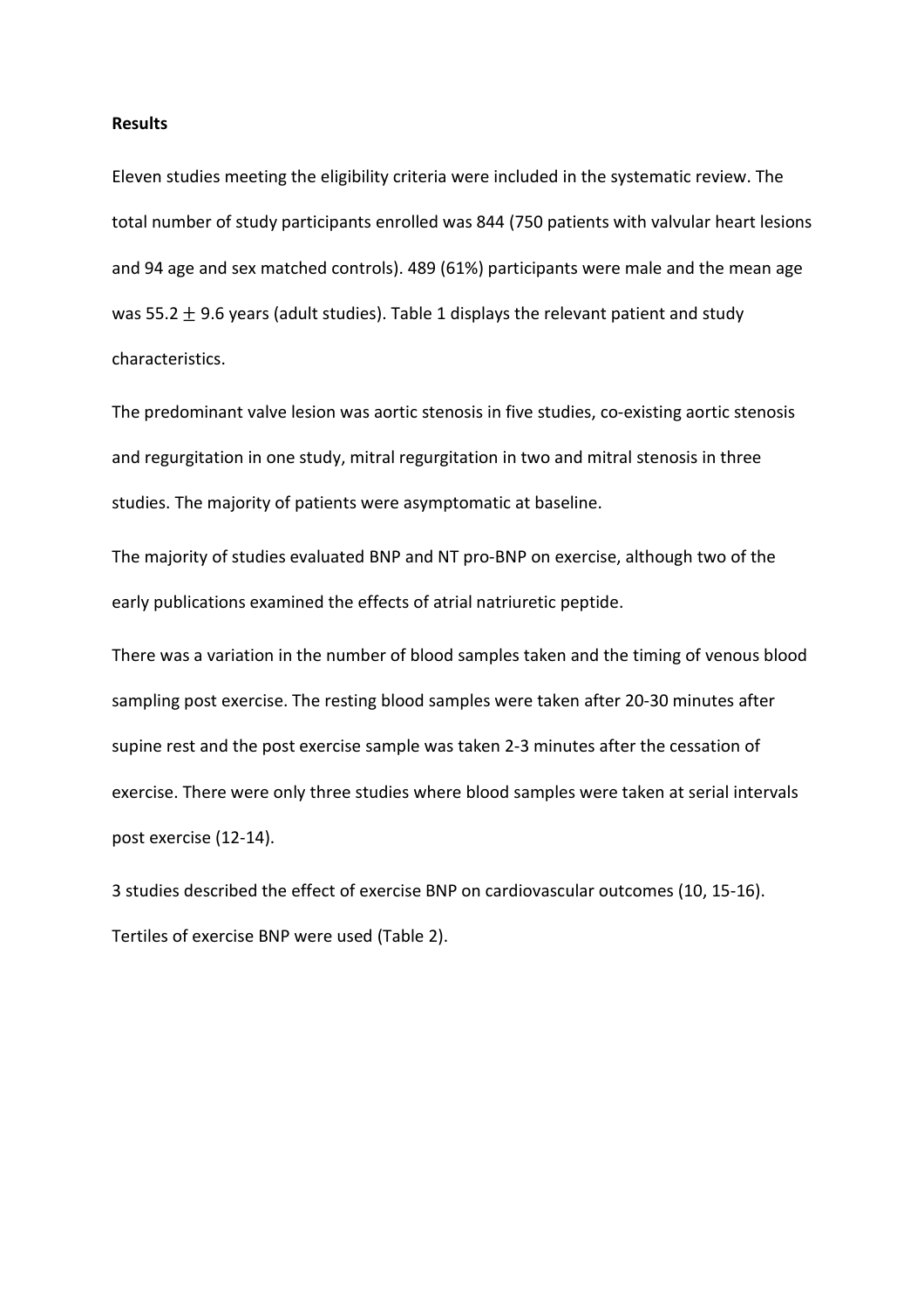### **Aortic stenosis (AS)**

Three studies examined the role of exercise BNP in patients with asymptomatic severe AS (9-11,13).

The largest of these by Capoulade *et al* showed that BNP level increased significantly from rest to peak exercise (p<0.0001) and both while resting and peak exercise BNP levels were strongly correlated (r=0.89, p<0.0001), peak exercise BNP was associated with mean gradient, left atrial area and valvulo-arterial impedance (Zva). Furthermore, during a mean follow up of  $1.8 \pm 1.3$  years, BNP levels during exercise were significantly associated with an increased risk of death or aortic valve replacement after adjusting for clinical, echocardiographic and exercise variables. There was a significant graded relationship between each tertile of peak exercise BNP level and events (p<0.0001). At both time points tertiles 2 and 3 of peak exercise BNP remained associated with a significant increase in the risk of events; resting BNP was not (10).

In the ROC curve analysis, the area under the curve to predict 1-year events was higher with peak exercise BNP compared with resting BNP. The best cut point value was 86pg/ml for peak exercise BNP and 58pg/ml for resting BNP. In multivariate COX analysis, peak exercise BNP>86pg/ml was significantly associated with increased risk of events, whereas resting BNP>58pg/ml was not (10).

The study of Van Pelt *et al* showed that both the rest and exercise levels of BNP were elevated in AS patients compared to controls (BNP at rest  $11.4 \pm 6.5$  vs. 7.4  $\pm$  4.0 pmol/l and BNP on exercise  $14.5 \pm 8.0$  vs.  $10.5 \pm 6.0$ pmol/l). The association between BNP and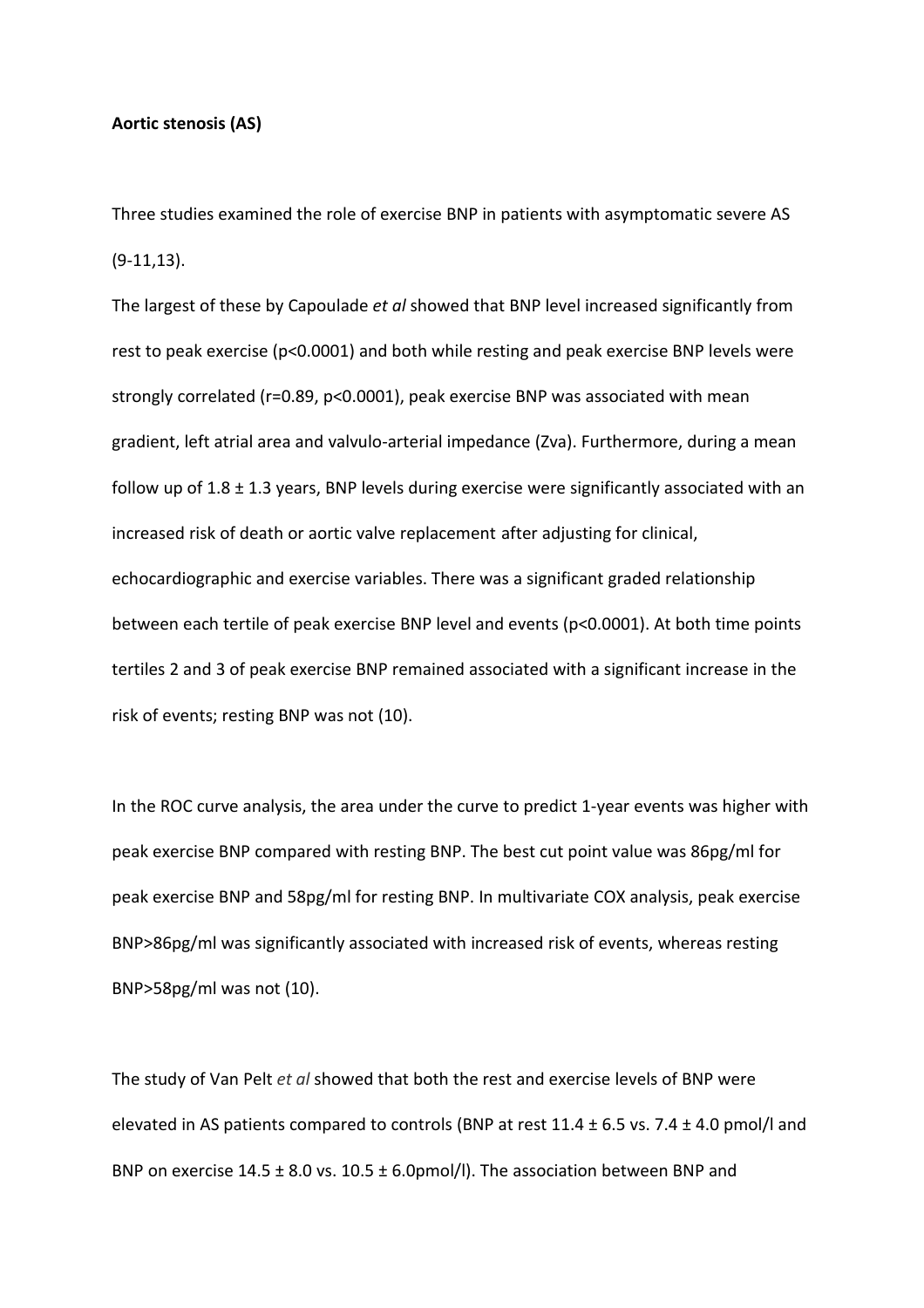echocardiographic and exercise measures were similar but slightly stronger for BNP measured at rest. The study did not evaluate prognosis or events, but did demonstrate a relationship between higher exercise BNP and blunted exercise blood pressure response, itself a marker of higher morbidity (9).

In contrast, a more recent study by Dobrolowski *et al* demonstrated that NT pro-BNP measurements during exercise did not provide any incremental value to NT pro-BNP measured at rest, in patients with aortic stenosis. NT pro-BNP did however track to left ventricular mass index, mean gradient and aortic valve area (11).

### **Mitral regurgitation (MR)**

Magne *et al* sought to identify the determinants of BNP measured on exercise and to evaluate its prognostic importance over resting BNP, in patients with asymptomatic moderate to severe mitral regurgitation and preserved left ventricular ejection fraction (LVEF). In the group of patients where MR was or became severe during exercise, significantly higher exercise (but not resting) BNP levels were observed, compared to those with moderate exercise MR (15).

Furthermore, there was a significant relationship between increasing exercise BNP and an increased incidence of cardiac events. Patients in tertiles 2 and 3 had a 2.9 and 5.8 fold increase in risk during follow up. The authors were able to construct ROC curves demonstrating the best cut off value of exercise BNP level to predict cardiac events was 64pg/dl (sensitivity 86%, specificity 61%) (15).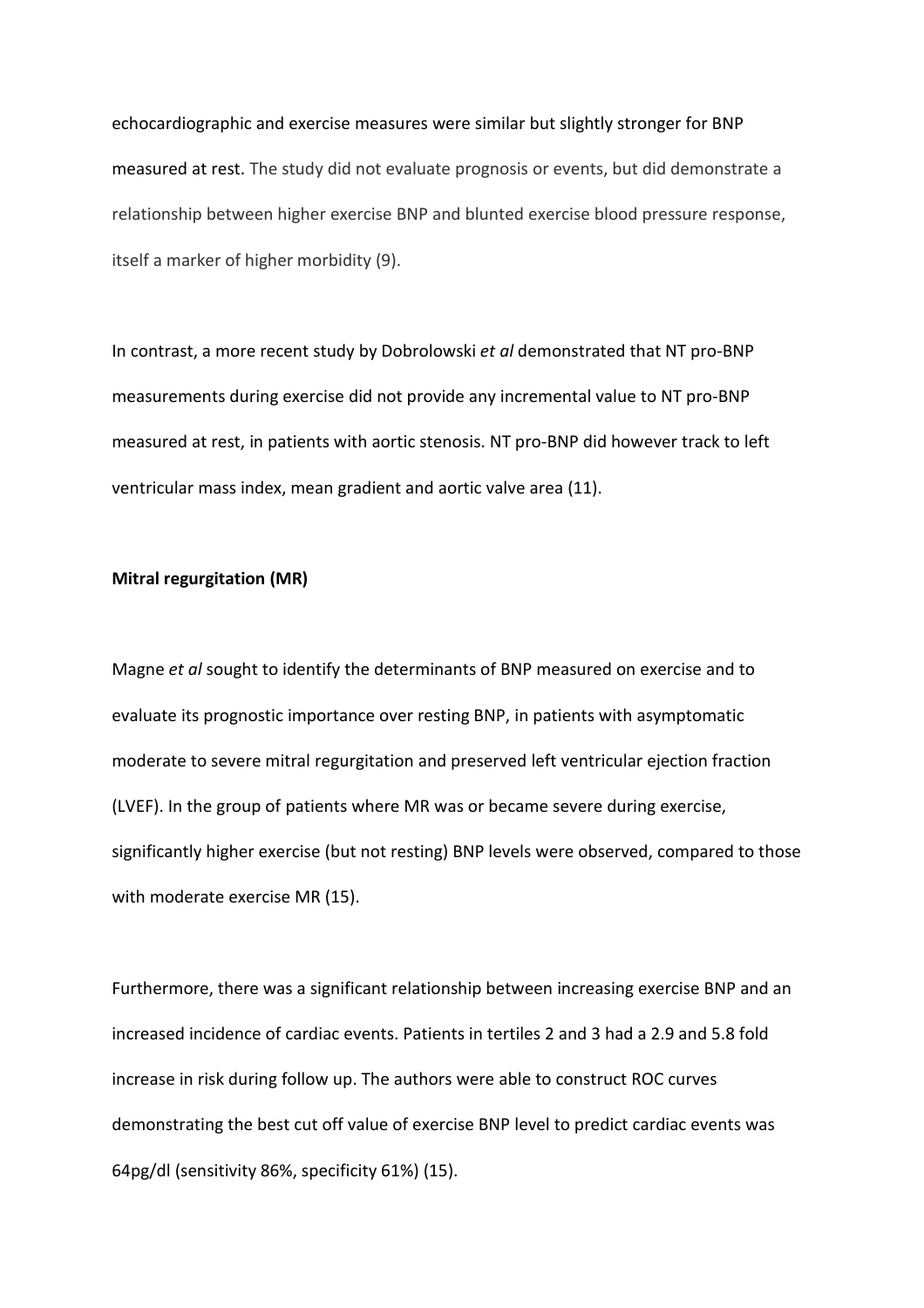Similar results were obtained in a subsequent study carried out in 223 patients with severe primary mitral regurgitation and good left ventricular function, undergoing exercise treadmill testing. During a 15-month follow up period, pre-defined cardiac events (mitral valve replacement or cardiac hospitalisation) occurred in 83 patients (37.2%) and these patients had a significantly higher exercise BNP level than those without any events (165 ± 119 pg/ml vs. 57 ± 48 pg/ml; p < 0.001). The best cut-off value of exercise BNP level to predict cardiac events was 90pg/ml. In patients with mitral regurgitation, 66 patients (29.5%) stopped exercise due to dyspnoea. These patients had similar resting BNP levels  $(66.13 \pm 43.84 \text{ pg/mL vs. } 64.85 \pm 44.58 \text{ pg/mL}; p = 0.23)$  but significantly higher exercise BNP levels (136 ± 109.7 pg/mL vs. 84.88 ± 90.2 pg/mL; p < 0.001 (16).

A funnel plot in an attempt to detect publication bias in the studies of cardiovascular outcome in aortic stenosis and mitral regurgitation (10, 15-16) is displayed in Appendix 1. **Mitral stenosis (MS)**

Several small studies in patients with mitral stenosis showed that exercise increased the levels of ANP and BNP. Atrial natriuretic peptide (ANP) levels increased from 107  $\pm$  70 to 183  $\pm$ 96 pg/ml (p < 0.01) during exercise testing, in Ishikura's study. The change in ANP during exercise reflected the increment in mean transmitral gradient, heart rate and systolic blood pressure. There was a significant relationship only between the change in ANP and mean transmitral pressure gradient (r= 0.70, p<0.01) (17).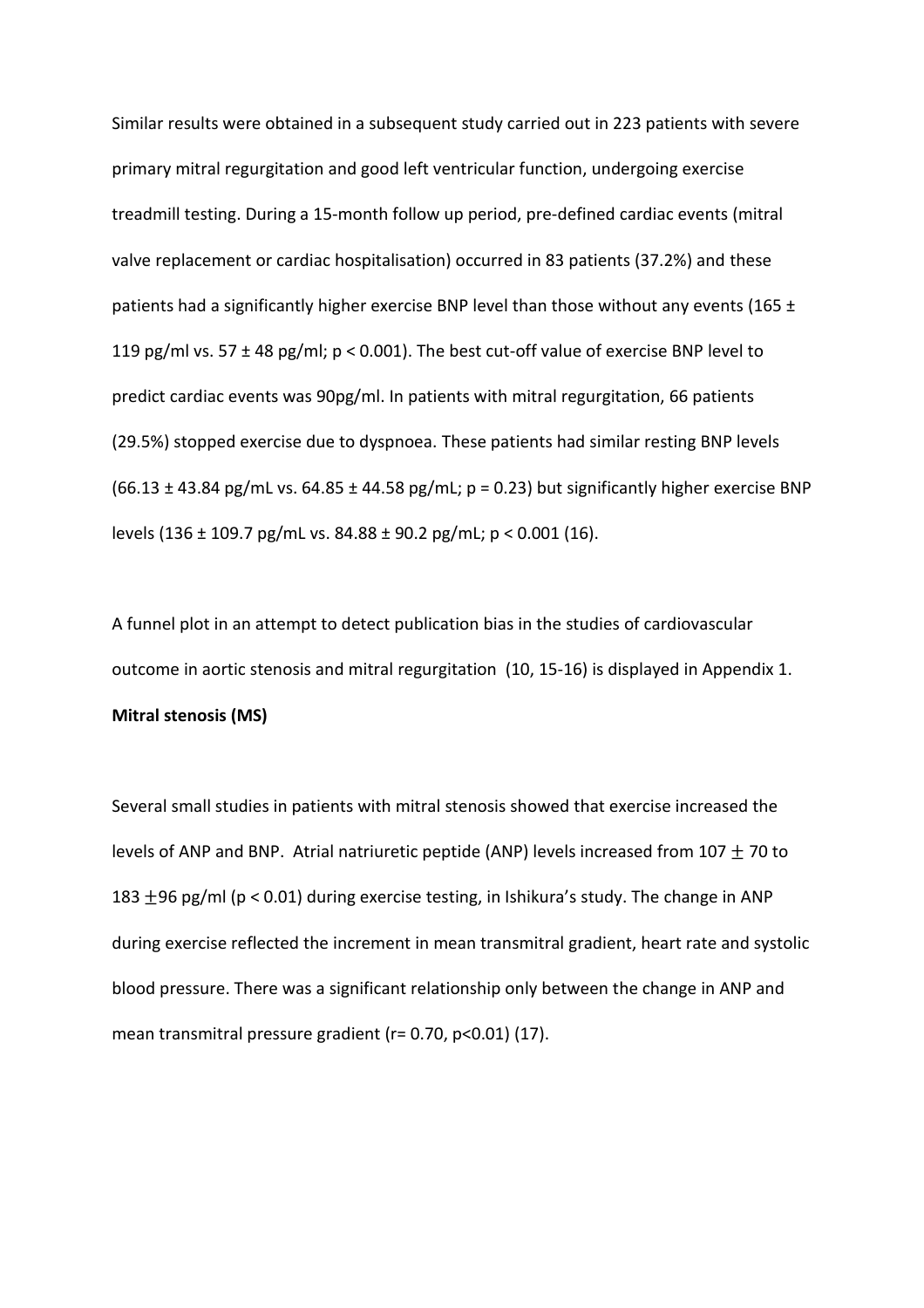### **Serial biomarker measurements**

3 out of the 10 study investigators sought to determine the optimal timing of biomarker response, by blood sampling at different timepoints after exercise (12-14)

Mawad et al carried out a study to determine the optimal timing of biochemical response of NT pro-BNP and highly sensitive cardiac troponin (hs-cTNT) in children with asymptomatic moderate AS, moderate AR and healthy controls. Following treadmill exercise, NT-proBNP increased significantly at 40 minutes (99.2  $\pm$  48.6 ng/L; p = 0.04) into recovery and remained elevated at 60 minutes (100.0  $\pm$  53.7 ng/L; p = 0.01) into recovery, in the AR group. In moderate AS, these levels did not vary significantly after exercise challenge. Troponin was significantly higher at rest in both disease groups compared to control. The increase in hscTnT was significant only at 60 min into recovery for moderate AS and AR (14).

The study looking at CT-ADP and HMWM during exercise showed that these levels did not change significantly between rest and exercise (p=0.45 and p=0.65, respectively). In 4 out of the 10 subjects, no valid aortic valve velocity could be recorded on exercise; however in the remaining 6 patients, CT-ADP during exercise correlated well with aortic valve peak velocity (rho 0.82, p=0.04) (12).

### **Discussion**

We were able to draw the following conclusions based on the available literature regarding exercise biomarkers, in patients with heart valve disease. Firstly, variability in the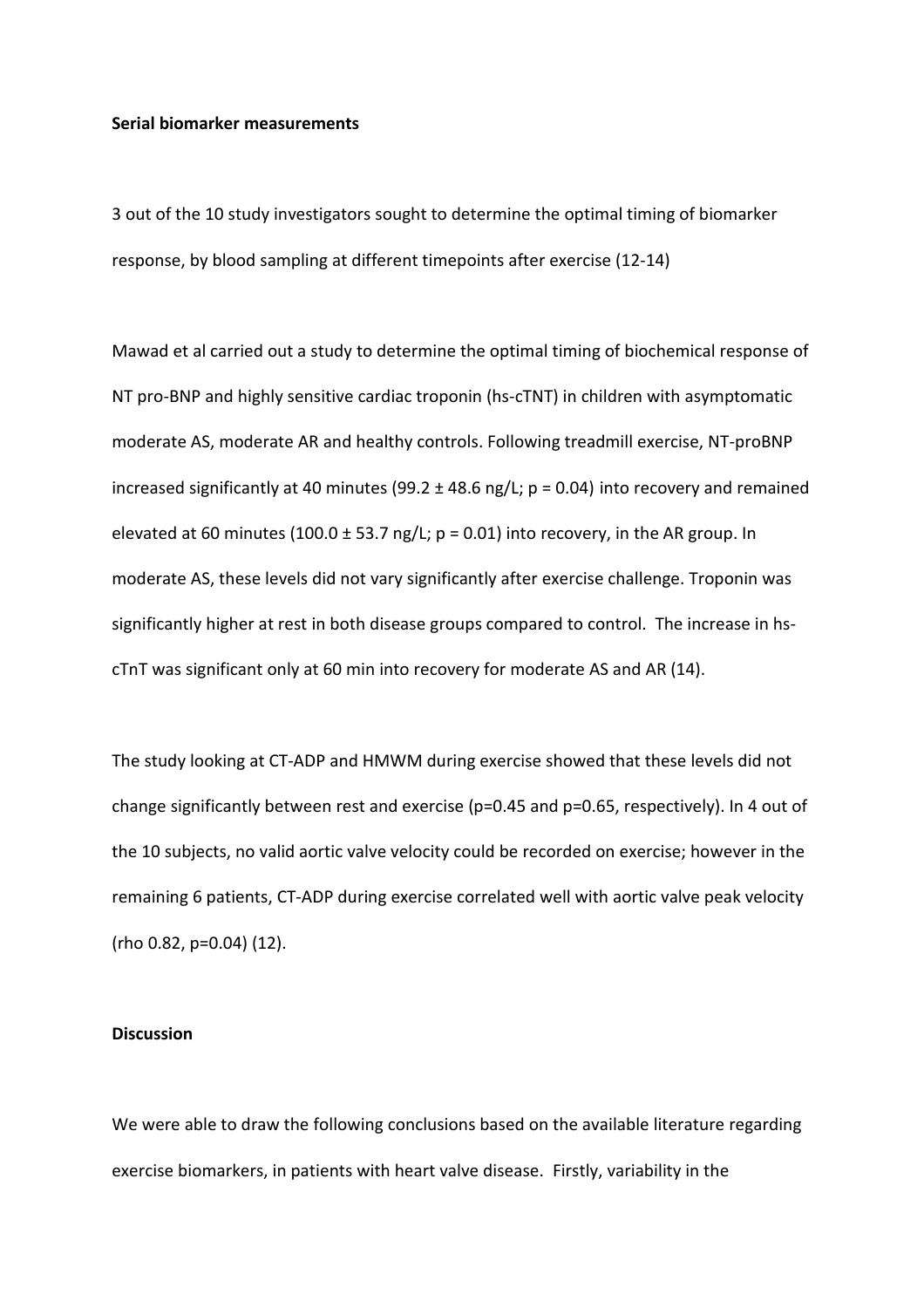methodology and the timing of biomarker measurement limits the comparability of the existing literature. Secondly, biomarkers clearly increase during exercise in both stenotic and regurgitant valve lesions, but whether this provides incremental value over resting measurements is less clear, especially in aortic stenosis. Finally, there is a strong signal that exercise biomarkers track to adverse clinical outcomes, and the evidence is stronger in mitral regurgitation than in aortic stenosis.

Our data demonstrates that elevated exercise BNP is independently associated with a higher risk of cardiac events, in patients with aortic stenosis and mitral regurgitation. Furthermore, the results show that exercise BNP may improve risk stratification beyond what is obtained from patient demographics, echocardiographic parameters, and resting BNP. The peak exercise BNP outperformed the resting BNP in several different analyses and was able to further risk stratify both those with a lower and higher resting BNP level. These data provide some important insights into novel strategies for the risk stratification of asymptomatic patients.

The guideline recommended indications for surgery in asymptomatic severe valve lesions include the presence of left ventricular dilatation (mitral and aortic regurgitation) or impairment (LVEF<50% in aortic stenosis and aortic regurgitation, LVEF < 60% in mitral regurgitation) (2-3). However, we know there is a strong signal/ residual risk with myocardial fibrosis (demonstrated by MRI); leading to subclinical left ventricular dysfunction, suggesting that earlier intervention may be required in a proportion of patients (20).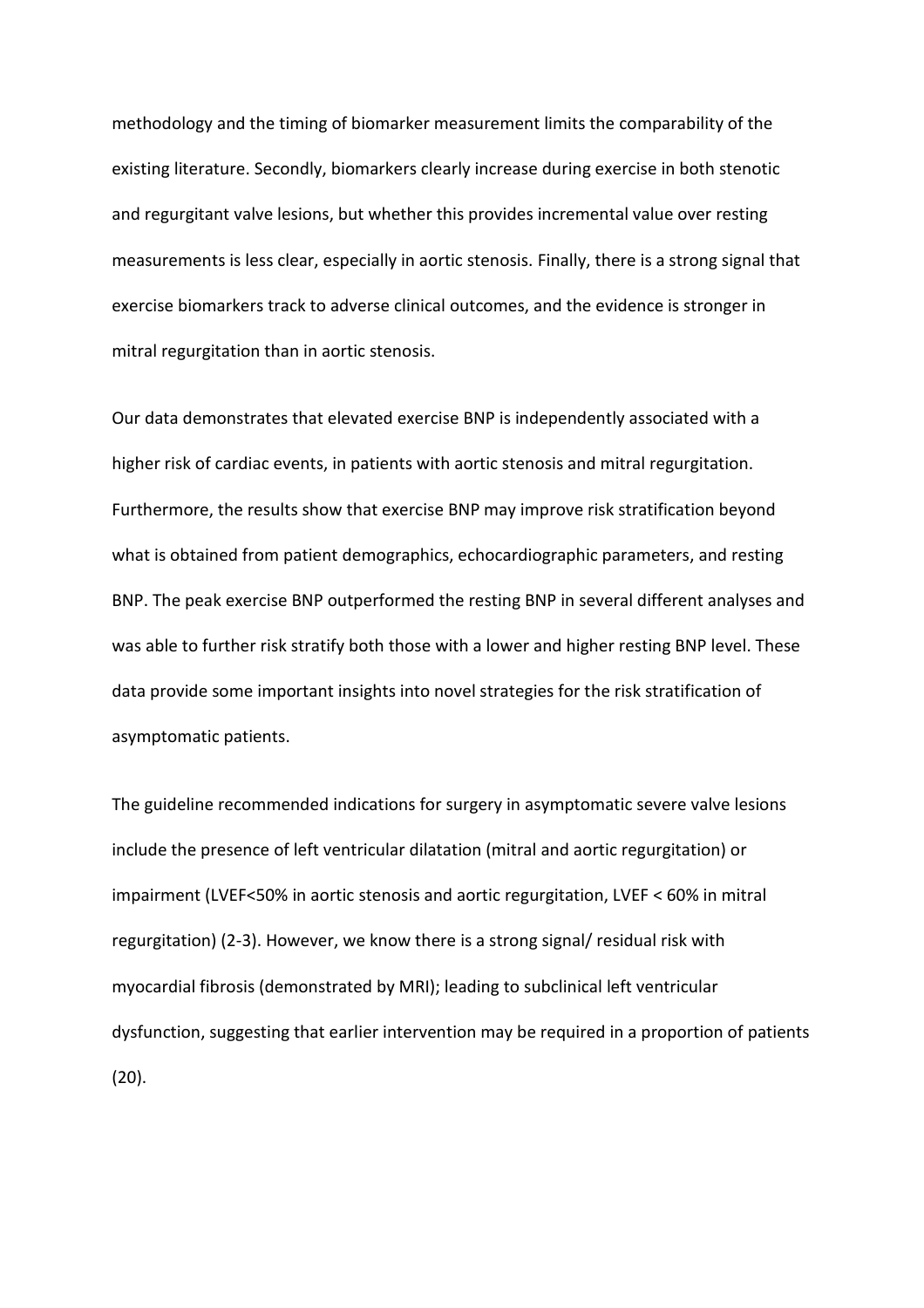Assessment of heart valve disease in a resting state does not provide a complete evaluation of valve haemodynamics as the severity of valve obstruction and regurgitation is dynamic. Whilst an abnormal left ventricular response to exercise (manifest by a lack of increment or a decrease in LVEF/ global longitudinal strain on exercise) is associated with increased likelihood of developing symptoms and cardiac events, there is a growing need for other objective measures to help identify patients with subtle LV dysfunction (21-24), that will benefit from early intervention. Plasma BNP and NT pro-BNP levels have been shown to correlate positively with lesion severity and symptomatic status (25-28). However, the main value of using these biomarkers is their potential to predict adverse events in asymptomatic patients (29-30). BNP is released by the ventricular myocytes in response to stretch and in patients with valvular heart disease is influenced by volume and pressure overload. A higher exercise BNP may help integrate the various stresses on the heart and identifies the point where the heart is closer to the point of decompensation. The results suggest that patients with a high exercise BNP may potentially benefit from early referral to surgery; whereas patients with a low exercise BNP had a lower incidence of cardiovascular events, suggesting that conservative management and watchful waiting may be acceptable in this cohort.

The tertiles of exercise BNP were variable, did not have the same cut off values, and their use was post hoc. The cut off values of 64 and 90pg/ml were also data driven.

These studies are limited by the lack of serial measurements to determine the optimal timing of the biochemical response. The study by Mawad *et al* specifically aimed to determine the timing at which the maximal values of NT-proBNP and hs-cTnT occurred after exercise. Following treadmill exercise, NT- proBNP increased significantly in moderate AR at 40 minutes into recovery and remained elevated at 60 minutes. In the patients with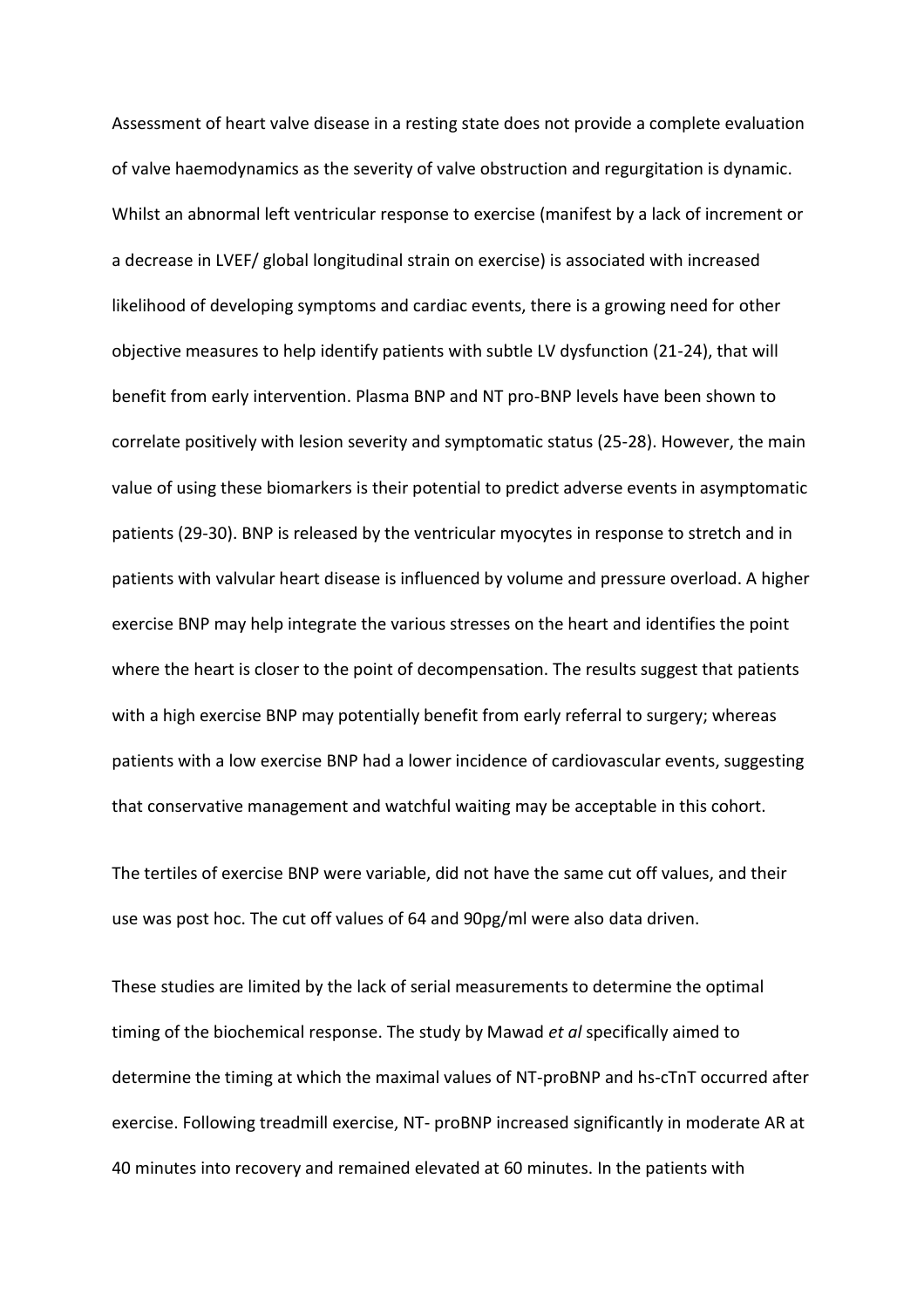moderate AS, the levels did not change significantly after exercise challenge. Highly sensitive troponin however was significantly higher at rest in both disease groups and the levels remained similar at 20 and 40 minutes into recovery (14). The results suggest a novel way to assess valvular heart disease

Although BNP measured on exercise has demonstrated a superior predictive capacity to the resting concentration, the presence of confounding factors such as renal impairment and atrial fibrillation may lead to falsely elevated levels. The role of more diverse biomarkers such as soluble ST2 (sST2), a member of the interleukin-1 receptor family, is a new biomarker for myocardial distress and avoids these confounders. sST2 distinguishes and identifies the symptomatic from the non-symptomatic patient with aortic stenosis and elevated levels are associated with heart failure (31). It is physiologically linked to not just to heart muscle stretch (like the more established BNP) but also cardiac hypertrophy, fibrosis, and ventricular dysfunction. All these processes are implicated in the development of less optimal outcomes after surgery / intervention.

Von Willebrand factor is another biomarker, which is known, in aortic stenosis for its role in Heyde's syndrome. In a recently published study by Zelis *et al*, blood samples for HMWM and CT-ADPs were taken at baseline, 4 minutes after the start of exercise, during peak exercise and at 5, 10 and 30 minutes after exercise. The biomarkers did not change significantly with exercise in patients with symptomatic moderate or severe AS. Peak CT-ADP showed a good correlation with peak AV velocity suggesting that this may be an easily available surrogate for peak transaortic pressure gradient on exercise. Long-term outcomes, however, were not evaluated (13). These biomarkers remain almost wholly unexamined.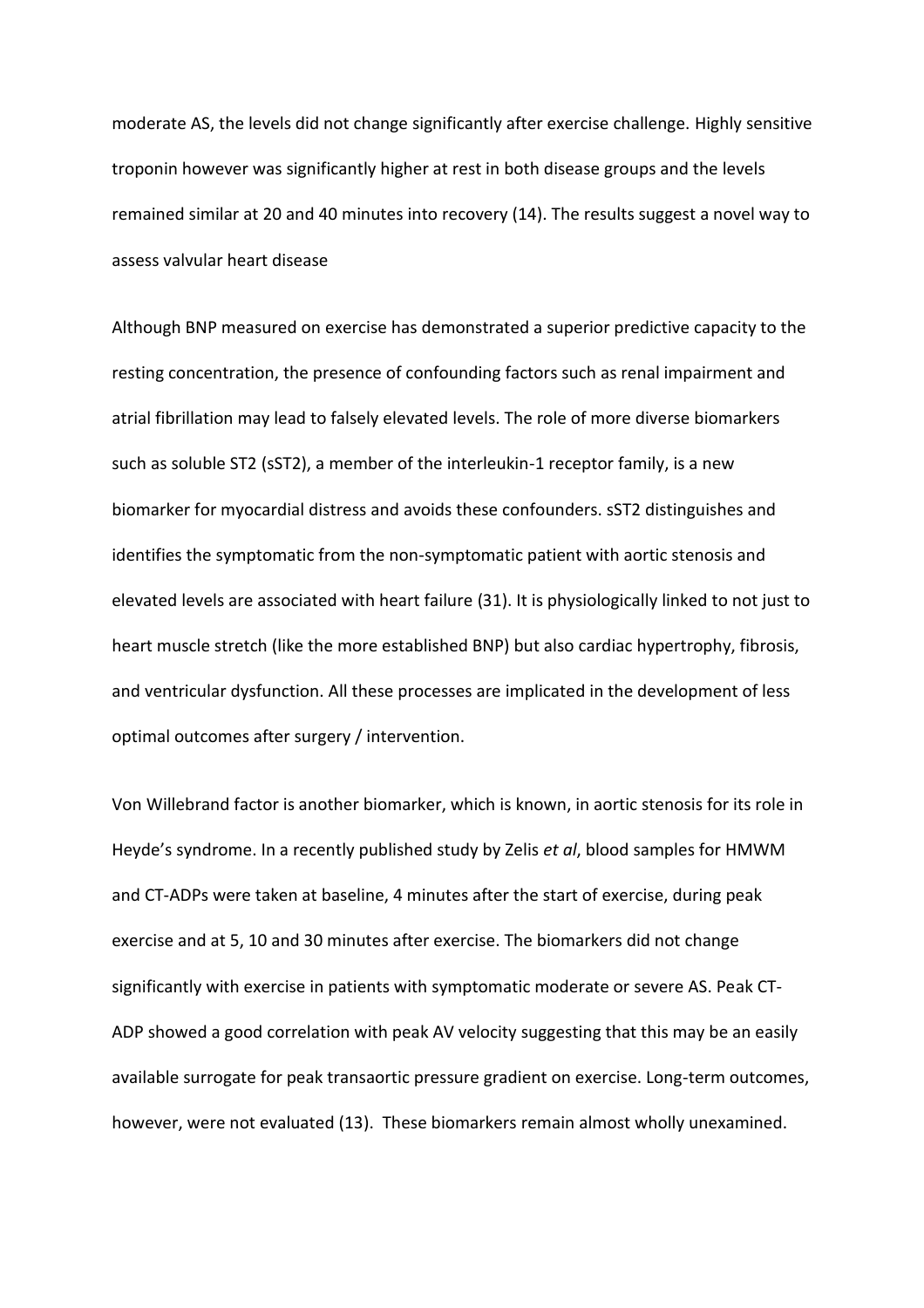### **Study limitations**

A limitation of our analysis is that all the studies analysed were observational and are subject to possible selection bias. There was significant heterogeneity between studies with different patient demographics, time periods and follow up duration. The inclusion criteria of the studies were not standardised and the definitions of each biomarker tertile range was determined by the individual investigator. The outcome data were also not uniform between studies.

All but one of the studies was not blinded so events may have been influenced by the physician's perception and interpretation of disease severity and symptomatic status.

### **Conclusions**

Resting echocardiography and clinical factors insufficiently describe heart function in patients with severe valve lesions and no symptoms. Exercise testing to document either symptomatic limitation or latent left ventricular dysfunction is now widely used in clinical practice and is represented in contemporary guidance, in the case of aortic stenosis. The same is true of a variety of biomarkers, especially BNP and NT proBNP; these provide both clinical but also pathological insights into the effect of a valve lesion.

Our analysis of the published data suggests that biomarkers measured during exertion show a strong potential to offer additional clinical value. The literature at present however, is too small, too various in methodologies, and of insufficient methodological rigour to advocate current use. The next step is therefore to develop a methodological consensus that can then be applied to well described specific populations, especially patients with asymptomatic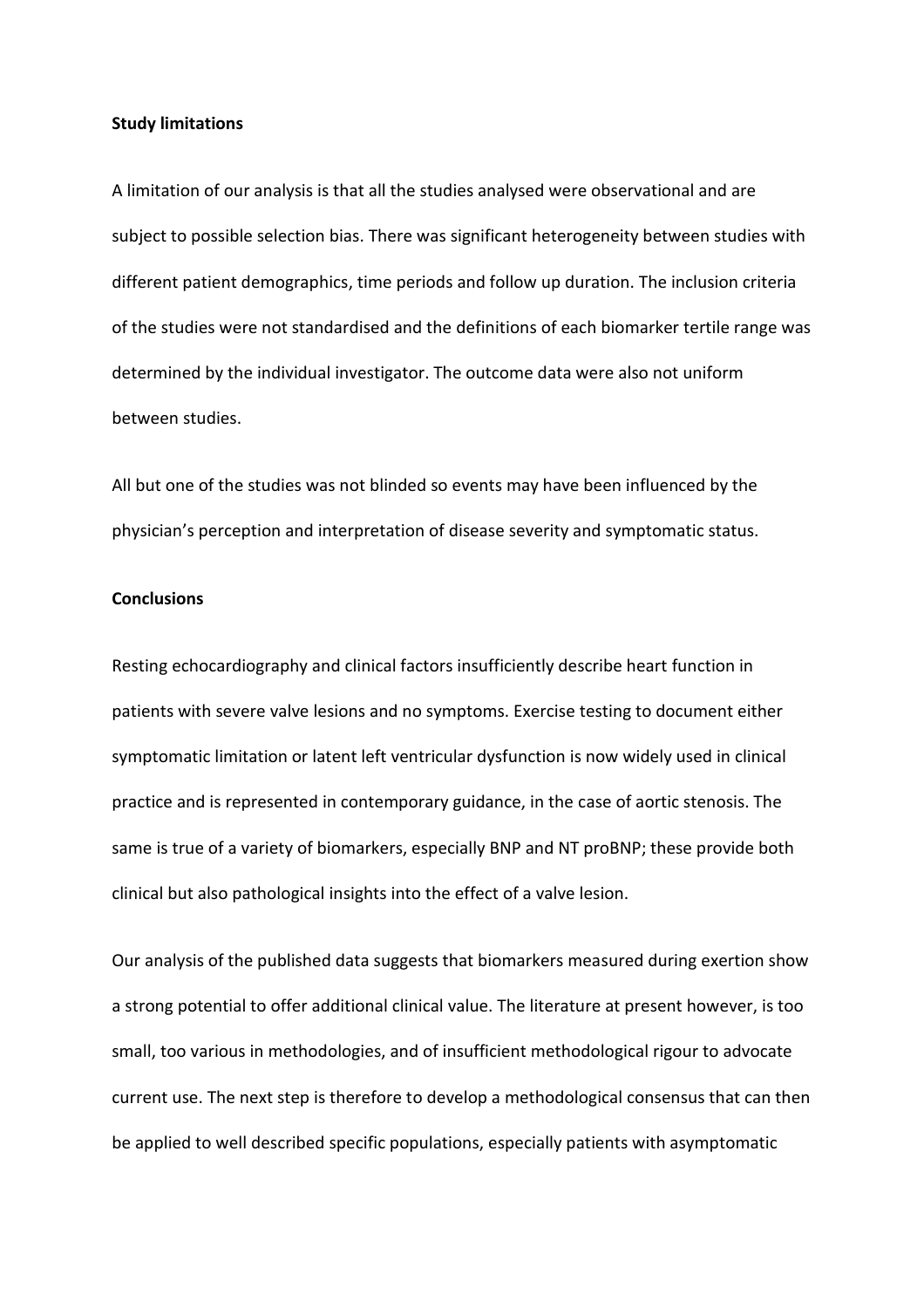moderate and severe valve lesions, in order to potentially refine recommendations about

the timing of intervention.

# **References**

- 1. d'Arcy J, Coffey S, Loudon M, et al. Large scale community echocardiographic screening reveals a major burden of undiagnosed valvular heart disease in older people: The OxVALVE Population Cohort Study. Eur H Journal 2016; 37(47): 3515-3522
- 2. Baumgartner H, Falk V, Bax JJ, et al. 2017 ESC/EACTS Guidelines for the management of patients with valvular heart disease. Eur H Journal; 38(36): 2739-2791
- 3. Nishimura R, Otto CM, Bonow RO, et al. AHA/ACC guideline for the management of patients with valvular heart disease: A report of the American college of cardiology/American heart association task force on practice guidelines. Journal of the American College of Cardiology, 63(22).
- 4. Hystad ME, Geiran OR, Attramadal H, et al. Regional cardiac expression and concentration of natriuretic peptides in patients with severe chronic heart failure. Acta Physiol Scand. 2001. 171:395–403.
- 5. Scharhag J, Hermann M, Urhausen A, et al. Independent elevations of N-terminal pro-brain natriuretic peptide and cardiac troponins in endurance athletes after prolonged strenuous exercise. Am Heart J. 2005 150(6):1128-34
- 6. Sabatine MS, Morrow DA, De Lemos JA, et al. Acute changes in circulating natriuretic peptide levels in relation to myocardial ischemia. J Am Coll Cardiol 44: 1988-1995, 2004.
- 7. Yousufuddin M, Shamim W, Henein M, et al. Neurohumoral response during exercise in healthy controls and patients with chronic heart failure. *J Am Coll Cardiol* 2000;35(2 suppl A):175A.1–2
- 8. Moher D, Liberati A, Tetzlaff J, Altman DG. & The PRISMA Group. Preferred reporting items for systematic reviews and meta-analyses: the PRISMA statement. PLOS Medicine 2009. 6 e1000097 (10.1371/journal.pmed.1000097
- 9. Van Pelt NC, Kerr AJ, Legget ME, et al. Increased B-type natriuretic peptide is associated with an abnormal blood pressure response to exercise in asymptomatic aortic stenosis. Int J Cardiol 2008 127(3): 313-320
- 10. Capoulade R, Magne J, Dulgheru R, et al. Prognostic value of plasma B-type natriuretic peptide levels after exercise in patients with severe asymptomatic aortic stenosis. Heart. 2014; 100: 1606-1612.
- 11. Dobrowolski P, Lech A, Klisiewicz A, et al. Evaluation of NT-proBNP concentrations during exercise in asymptomatic patients with high gradient severe aortic stenosis. Pol Arch Med Wewn 2016; 126(9): 635-641.
- 12. Zelis JM, Zimmerman FM, Andriessen FPJ, et al. Assessment of exercise induced changes in von Willebrand factor as a marker of severity of aortic stenosis. Heart 2020 7(1)
- 13. Riecansky I, Liska B, Vransky M, et al. Natriuretic peptides in patients with aortic stenosis. Vnitr Lek 2010. 56(7): 715-20
- 14. Mawad W, Abadir S, Fournier A, et al. Timing of Dynamic NT-proBNP and hs-cTnT Response to Exercise Challenge in Asymptomatic Children with Moderate Aortic Valve Regurgitation or Moderate Aortic Valve Stenosis. Pediatr Cardiol 2015 36(8) 1735-41
- 15. Magne J, Mahjoub H, Pibarot P, et al. Prognostic importance of exercise brain natriuretic peptide in asymptomatic degenerative mitral regurgitation. Eur J Heart Fail 2012;14(1): 293–302.